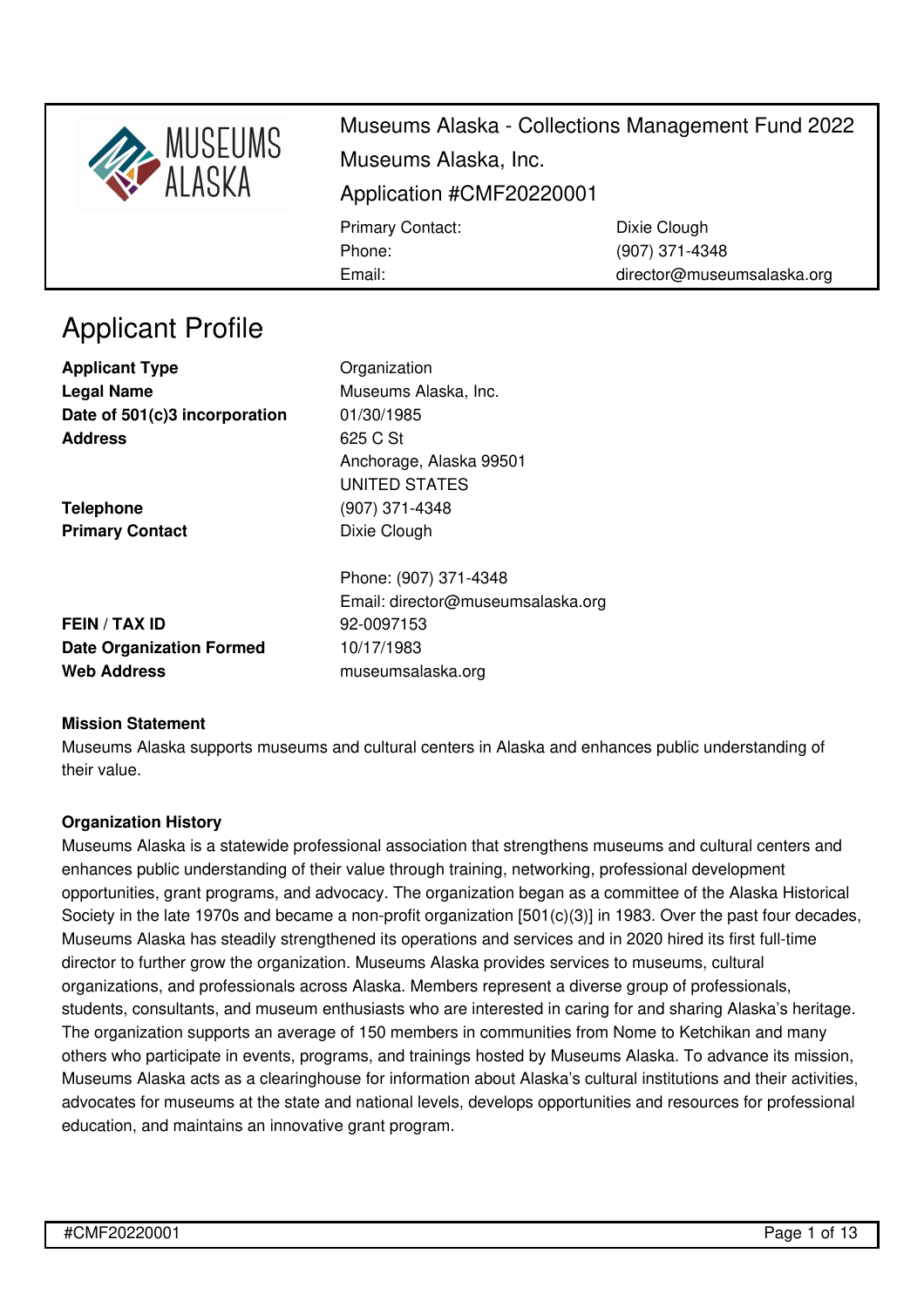

director@museumsalaska.org

## Organization Information

**Organization President / Executive Director Name**

**Organization President / Executive Director Phone Number**

Email:

**Organization President / Executive Director Email Address**

**Organization Type** *(Nonprofit, Government, Tribal Entity, Other)*

**Exemption Status** *(501(c)(3), 509(a), Other)*

**If other status, please specify**

## **Fiscal Sponsor Information (if applicable)**

**Fiscal Sponsor Name**

**Fiscal Sponsor Address**

**Fiscal Sponsor EIN**

## **Organization Size**

**Total Organization Budget**

**Total Number of Board Members**

## **Total Number of Staff**

**Total Number of Volunteers**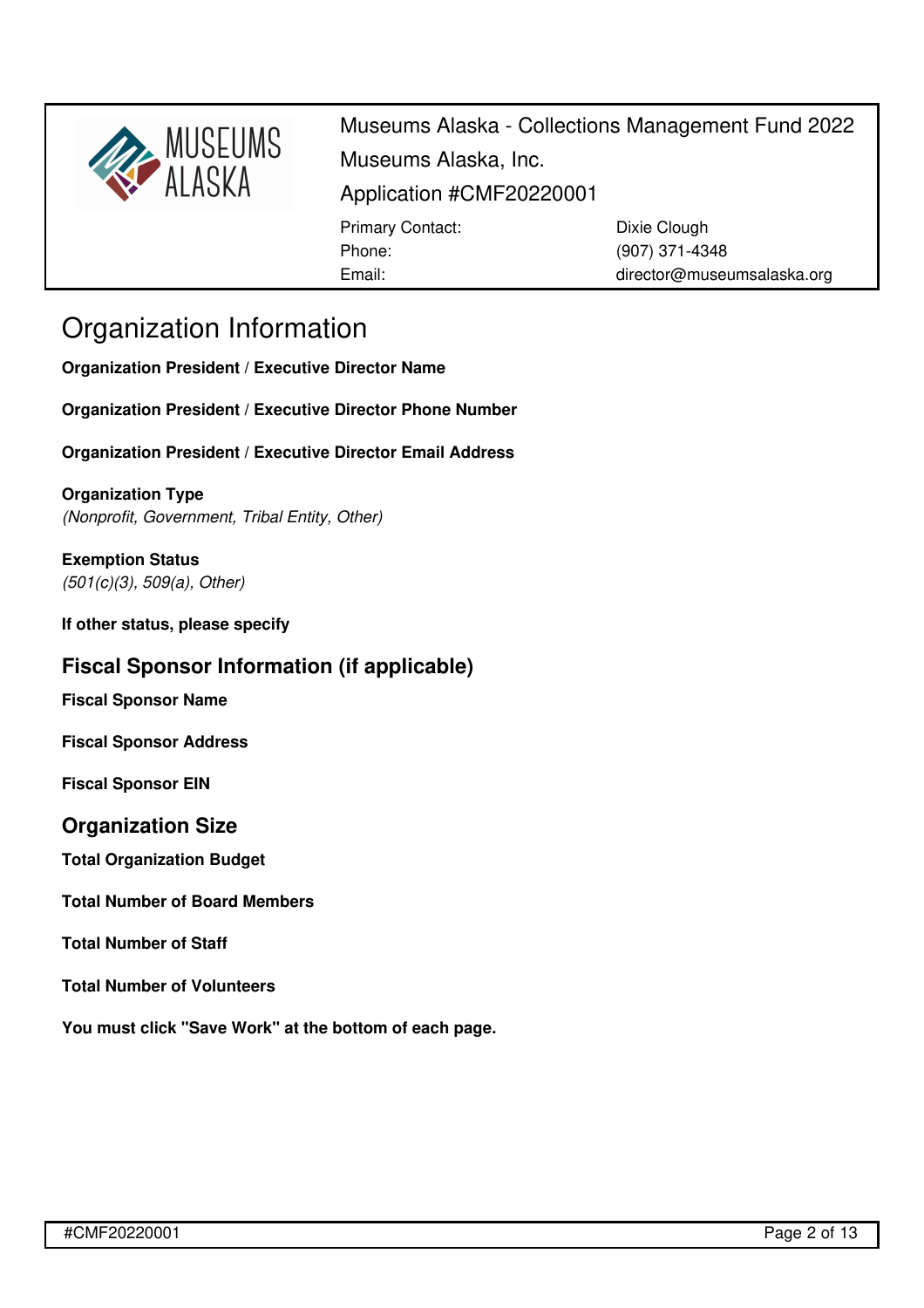

# Upload Organizational Documents

No Work Samples are assigned to this application.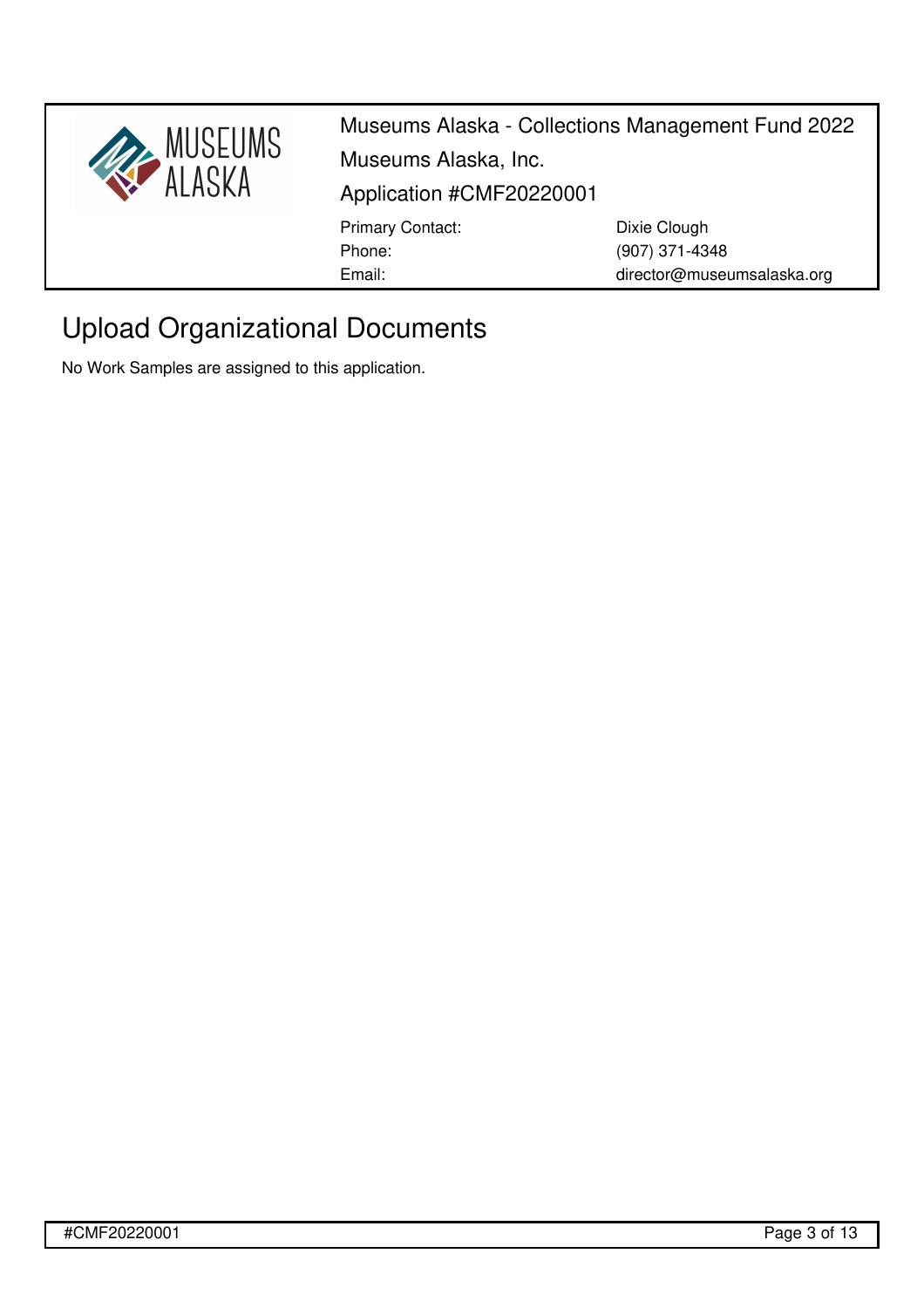

Museums Alaska - Collections Management Fund 2022 Museums Alaska, Inc. Application #CMF20220001 Primary Contact: Phone: Email: Dixie Clough (907) 371-4348 director@museumsalaska.org

# Funding Request

**Project Name**

**Total Project Budget**

**Requested Amount**

**Project Category** *(Check all that apply)*

## **Estimated Grant Completion Date**

*(Must be within 2 years of award. Please attach a timeline on the next page.)*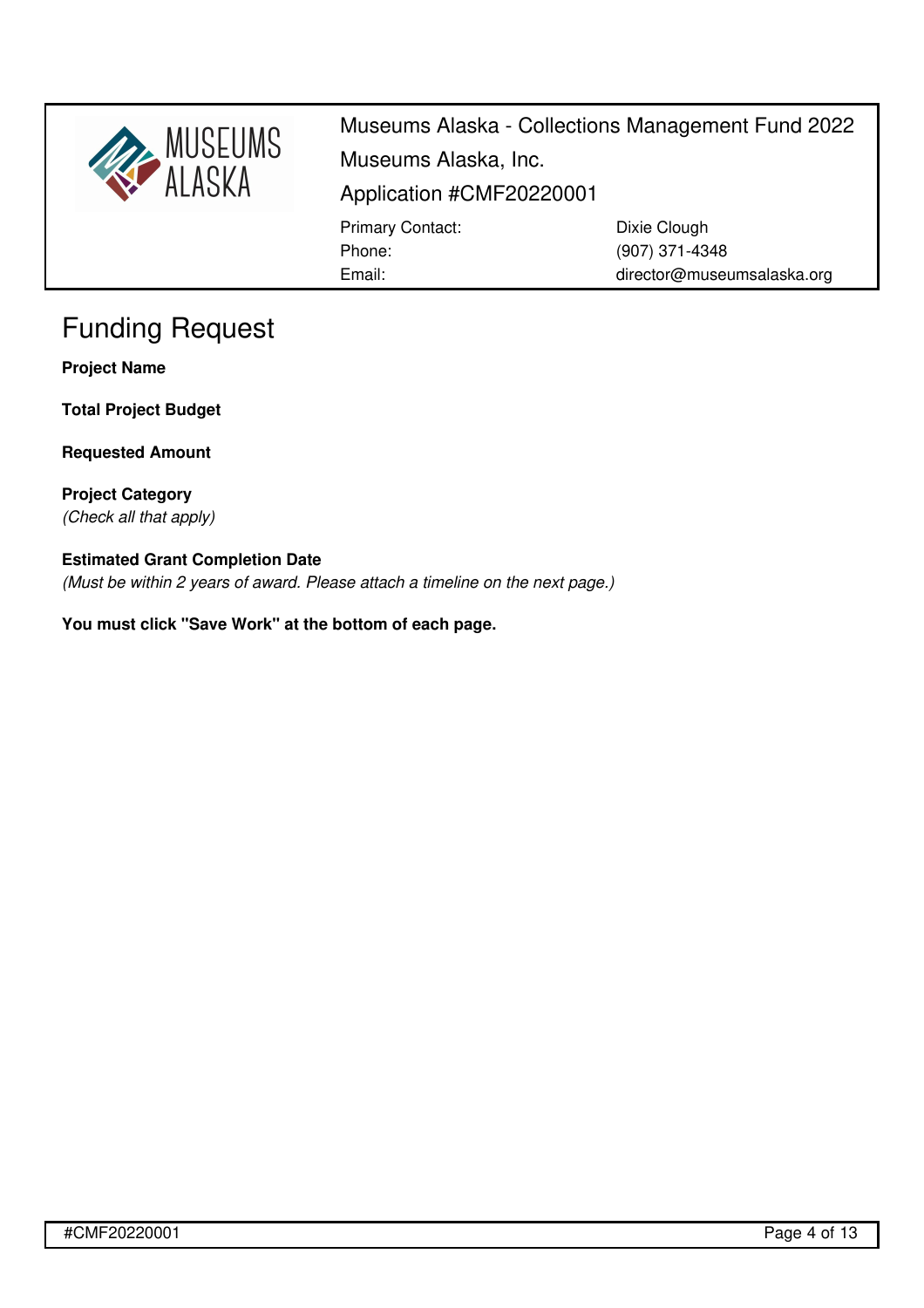

Museums Alaska - Collections Management Fund 2022 Museums Alaska, Inc. Application #CMF20220001 Primary Contact: Phone: Email: Dixie Clough (907) 371-4348 director@museumsalaska.org

# **Timeline**

Please attach a timeline to support your project description narrative. You may create your own or use our basic [template](https://museumsalaska.org/resources/Documents/CMF%20timeline%20template.xlsx).

**Timeline Attachment**

*No File Uploaded*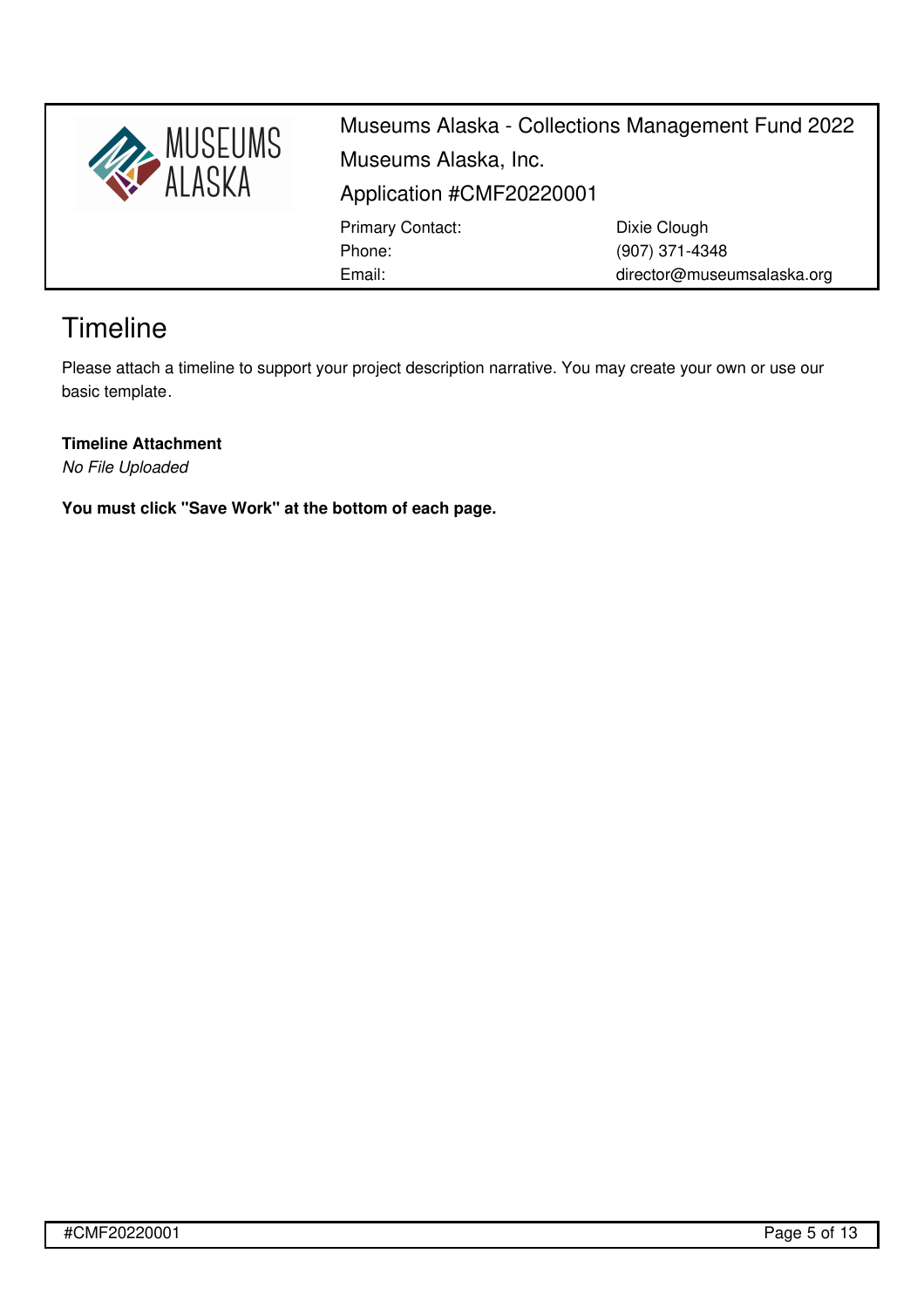

director@museumsalaska.org

# **Narrative**

PROJECT DESCRIPTION: Describe your project, the need, and benefit to your institution and community. Answers should be concise, and include detailed numbers where appropriate (for example, number of collections to be cataloged, or estimated length of time to catalog an item).

Please carefully review the current [guidelines](https://museumsalaska.org/resources/Documents/2021%20CMF%20Guidelines.pdf).

TIP: Click on the question mark next to each question to see guiding questions.

Email:

## **Please provide a short summary of your project.**

#### *(250 character limit)*

Lorem ipsum dolor sit amet, consectetur adipiscing elit, sed do eiusmod tempor incididunt ut labore et dolore magna aliqua. Egestas purus viverra accumsan in nisl nisi scelerisque eu ultrices. Bibendum arcu vitae elementum curabitur vitae nunc sed ve

### **What is the problem you are solving?**

### *(1000 character limit)*

Lorem ipsum dolor sit amet, consectetur adipiscing elit, sed do eiusmod tempor incididunt ut labore et dolore magna aliqua. Egestas purus viverra accumsan in nisl nisi scelerisque eu ultrices. Bibendum arcu vitae elementum curabitur vitae nunc sed velit dignissim. Odio eu feugiat pretium nibh ipsum consequat nisl. Et tortor at risus viverra adipiscing at in tellus. Accumsan sit amet nulla facilisi morbi tempus. Elit ullamcorper dignissim cras tincidunt lobortis feugiat vivamus at augue. Morbi tincidunt augue interdum velit euismod in pellentesque. Id leo in vitae turpis massa sed elementum tempus egestas. Dui nunc mattis enim ut tellus elementum sagittis vitae. Tortor dignissim convallis aenean et tortor at. Est lorem ipsum dolor sit amet. Sed id semper risus in hendrerit gravida rutrum quisque non. Cursus eget nunc scelerisque viverra.

Risus commodo viverra maecenas accumsan lacus vel facilisis volutpat est. Enim praesent elementum facilisis leo. Consequat ac felis donec et.

### **Describe the steps of your project and who will be involved.**

### *(5000 character limit)*

Lorem ipsum dolor sit amet, consectetur adipiscing elit, sed do eiusmod tempor incididunt ut labore et dolore magna aliqua. Egestas purus viverra accumsan in nisl nisi scelerisque eu ultrices. Bibendum arcu vitae elementum curabitur vitae nunc sed velit dignissim. Odio eu feugiat pretium nibh ipsum consequat nisl. Et tortor at risus viverra adipiscing at in tellus. Accumsan sit amet nulla facilisi morbi tempus. Elit ullamcorper dignissim cras tincidunt lobortis feugiat vivamus at augue. Morbi tincidunt augue interdum velit euismod in pellentesque.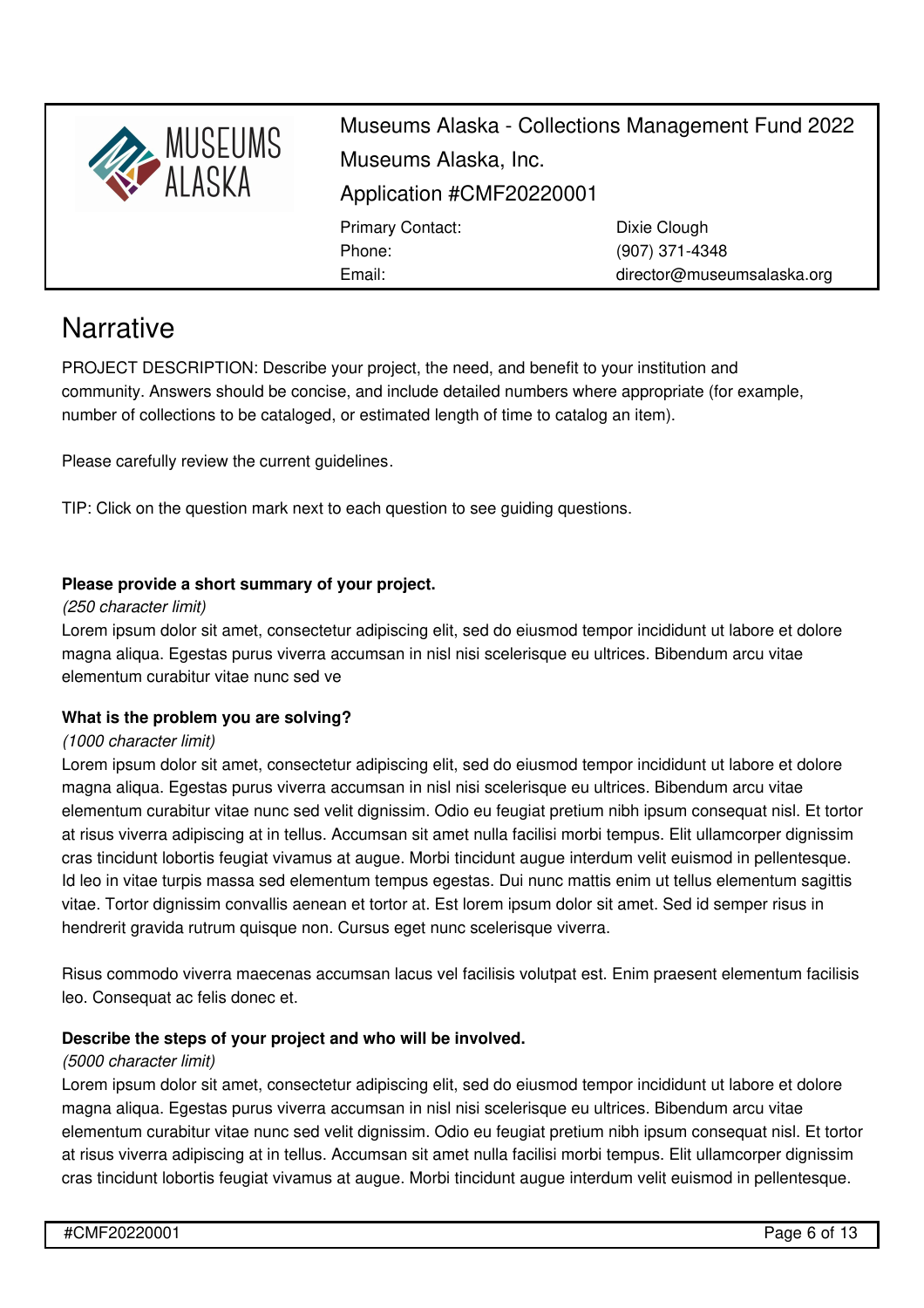

Id leo in vitae turpis massa sed elementum tempus egestas. Dui nunc mattis enim ut tellus elementum sagittis vitae. Tortor dignissim convallis aenean et tortor at. Est lorem ipsum dolor sit amet. Sed id semper risus in hendrerit gravida rutrum quisque non. Cursus eget nunc scelerisque viverra.

Risus commodo viverra maecenas accumsan lacus vel facilisis volutpat est. Enim praesent elementum facilisis leo. Consequat ac felis donec et odio pellentesque diam volutpat commodo. Sit amet dictum sit amet justo donec enim diam vulputate. Massa tincidunt dui ut ornare. Egestas sed tempus urna et pharetra pharetra. Nunc pulvinar sapien et ligula ullamcorper. Ligula ullamcorper malesuada proin libero nunc consequat interdum varius. Tempor id eu nisl nunc mi ipsum faucibus. Ullamcorper morbi tincidunt ornare massa eget egestas purus viverra. Rhoncus est pellentesque elit ullamcorper. Volutpat odio facilisis mauris sit amet massa. Lorem ipsum dolor sit amet consectetur adipiscing elit. Natoque penatibus et magnis dis. Tellus mauris a diam maecenas sed enim ut.

Eget arcu dictum varius duis at. Elementum nisi quis eleifend quam. Morbi non arcu risus quis varius quam quisque id. Volutpat ac tincidunt vitae semper quis. Urna condimentum mattis pellentesque id nibh tortor id aliquet lectus. Magna sit amet purus gravida quis. Sit amet est placerat in egestas erat. Est ultricies integer quis auctor elit sed vulputate mi. Dolor magna eget est lorem ipsum dolor sit amet consectetur. Vestibulum rhoncus est pellentesque elit ullamcorper dignissim cras tincidunt lobortis. Sit amet massa vitae tortor. Ac auctor augue mauris augue neque. Neque vitae tempus quam pellentesque nec nam aliquam sem et. Maecenas sed enim ut sem viverra aliquet eget sit amet. Tincidunt vitae semper quis lectus nulla at volutpat diam.

Magna fermentum iaculis eu non diam phasellus vestibulum. Mattis molestie a iaculis at erat pellentesque. Eget arcu dictum varius duis at. Elementum nisi quis eleifend quam. Morbi non arcu risus quis varius quam quisque id. Volutpat ac tincidunt vitae semper quis. Urna condimentum mattis pellentesque id nibh tortor id aliquet lectus. Magna sit amet purus gravida quis. Sit amet est placerat in egestas erat. Est ultricies integer quis auctor elit sed vulputate mi. Dolor magna eget est lorem ipsum dolor sit amet consectetur. Vestibulum rhoncus est pellentesque elit ullamcorper dignissim cras tincidunt lobortis. Sit amet massa vitae tortor. Ac auctor augue mauris augue neque. Neque vitae tempus quam pellentesque nec nam aliquam sem et. Maecenas sed enim ut sem viverra aliquet eget sit amet. Tincidunt vitae semper quis lectus nulla at volutpat diam.

Lorem ipsum dolor sit amet, consectetur adipiscing elit, sed do eiusmod tempor incididunt ut labore et dolore magna aliqua. Egestas purus viverra accumsan in nisl nisi scelerisque eu ultrices. Bibendum arcu vitae elementum curabitur vitae nunc sed velit dignissim. Odio eu feugiat pretium nibh ipsum consequat nisl. Et tortor at risus viverra adipiscing at in tellus. Accumsan sit amet nulla facilisi morbi tempus. Elit ullamcorper dignissim cras tincidunt lobortis feugiat vivamus at augue. Morbi tincidunt augue interdum velit euismod in pellentesque. Id leo in vitae turpis massa sed elementum tempus egestas. Dui nunc mattis enim ut tellus elementum sagittis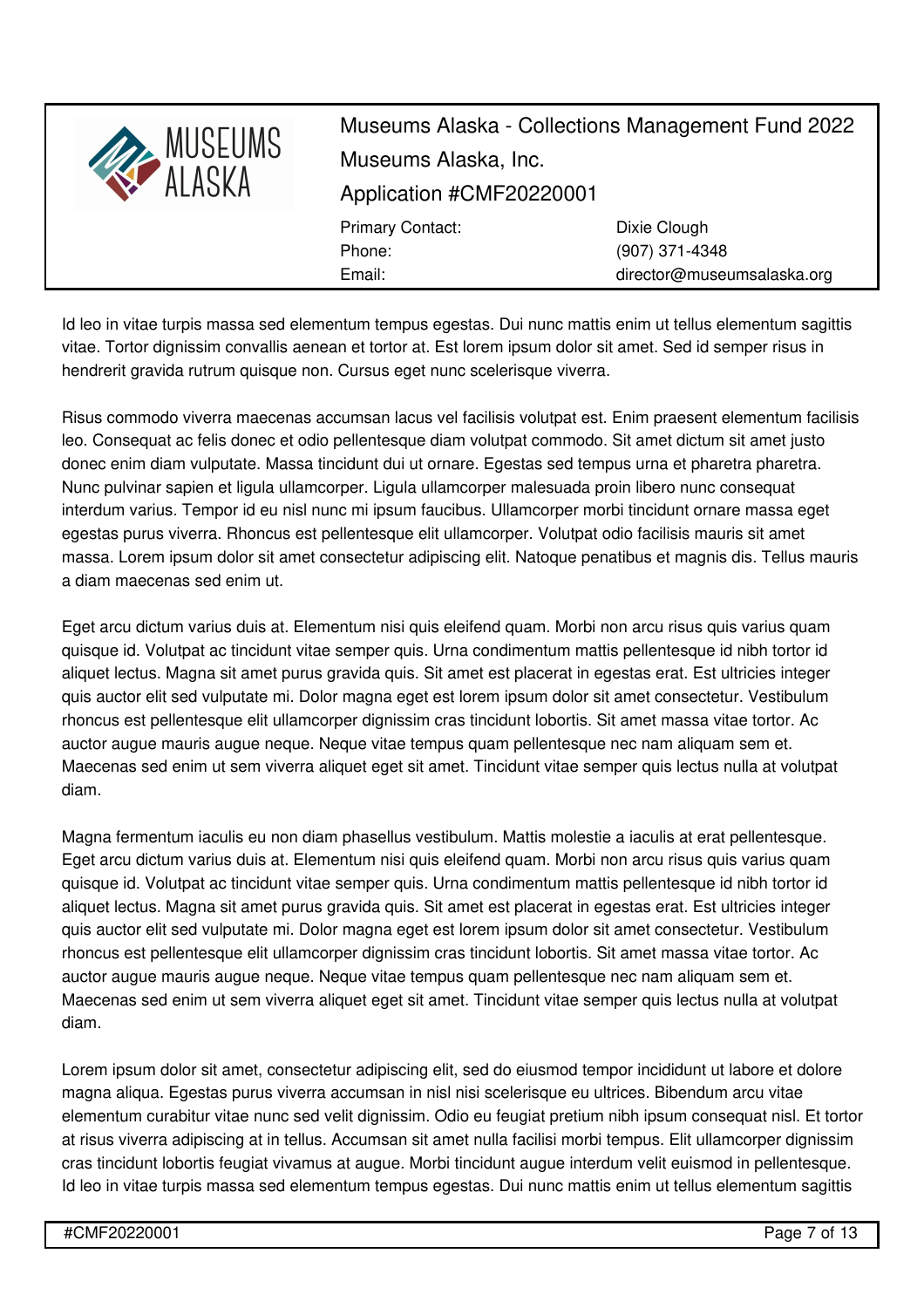

vitae. Tortor dignissim convallis aenean et tortor at. Est lorem ipsum dolor sit amet. Sed id semper risus in hendrerit gravida rutrum quisque non. Cursus eget nunc scelerisque viverra.

Risus commodo viverra maecenas accumsan lacus vel facilisis volutpat est. Enim praesent elementum facilisis leo. Consequat ac felis donec et odio pellentesque diam volutpat commodo. Sit amet dictum sit amet justo donec enim diam vulputate. Massa tincidunt dui ut ornare. Egestas sed tempus urna et pharetra pharetra. Nunc pulvinar sapien et ligula ullamcorper. Ligula ullamcorper malesuada proin libero nunc consequat interdum varius. Tempor id eu nisl nunc mi ipsum faucibus. Ullamcorper morbi tincidunt ornare massa eget egestas purus viverra. Rhoncus est pellentesque elit ullamcorper. Volutpat odio facilisis mauris sit amet massa. Lorem ipsum dolor sit amet consectetur adipiscing elit. Natoque penatibus et magnis dis. Tellus mauris a diam maecenas sed enim ut.

Nunc pulvinar sapien et ligula ullamcorper. Ligula ullamcorper malesuada proin libero nunc consequat interdum varius.

## **What are the goals and benefits of the project?**

### *(2000 character limit)*

Lorem ipsum dolor sit amet, consectetur adipiscing elit, sed do eiusmod tempor incididunt ut labore et dolore magna aliqua. Egestas purus viverra accumsan in nisl nisi scelerisque eu ultrices. Bibendum arcu vitae elementum curabitur vitae nunc sed velit dignissim. Odio eu feugiat pretium nibh ipsum consequat nisl. Et tortor at risus viverra adipiscing at in tellus. Accumsan sit amet nulla facilisi morbi tempus. Elit ullamcorper dignissim cras tincidunt lobortis feugiat vivamus at augue. Morbi tincidunt augue interdum velit euismod in pellentesque. Id leo in vitae turpis massa sed elementum tempus egestas. Dui nunc mattis enim ut tellus elementum sagittis vitae. Tortor dignissim convallis aenean et tortor at. Est lorem ipsum dolor sit amet. Sed id semper risus in hendrerit gravida rutrum quisque non. Cursus eget nunc scelerisque viverra.

Risus commodo viverra maecenas accumsan lacus vel facilisis volutpat est. Enim praesent elementum facilisis leo. Consequat ac felis donec et odio pellentesque diam volutpat commodo. Sit amet dictum sit amet justo donec enim diam vulputate. Massa tincidunt dui ut ornare. Egestas sed tempus urna et pharetra pharetra. Nunc pulvinar sapien et ligula ullamcorper. Ligula ullamcorper malesuada proin libero nunc consequat interdum varius. Tempor id eu nisl nunc mi ipsum faucibus. Ullamcorper morbi tincidunt ornare massa eget egestas purus viverra. Rhoncus est pellentesque elit ullamcorper. Volutpat odio facilisis mauris sit amet massa. Lorem ipsum dolor sit amet consectetur adipiscing elit. Natoque penatibus et magnis dis. Tellus mauris a diam maecenas sed enim ut.

Eget arcu dictum varius duis at. Elementum nisi quis eleifend quam. Morbi non arcu risus quis varius quam quisque id. Volutpat ac tincidunt vitae semper quis. Urna condimentum mattis pellentesque id nibh tortor id aliquet lectus. Magna sit amet purus gravida quis. Sit amet est placerat in egestas erat. Est ultricies integer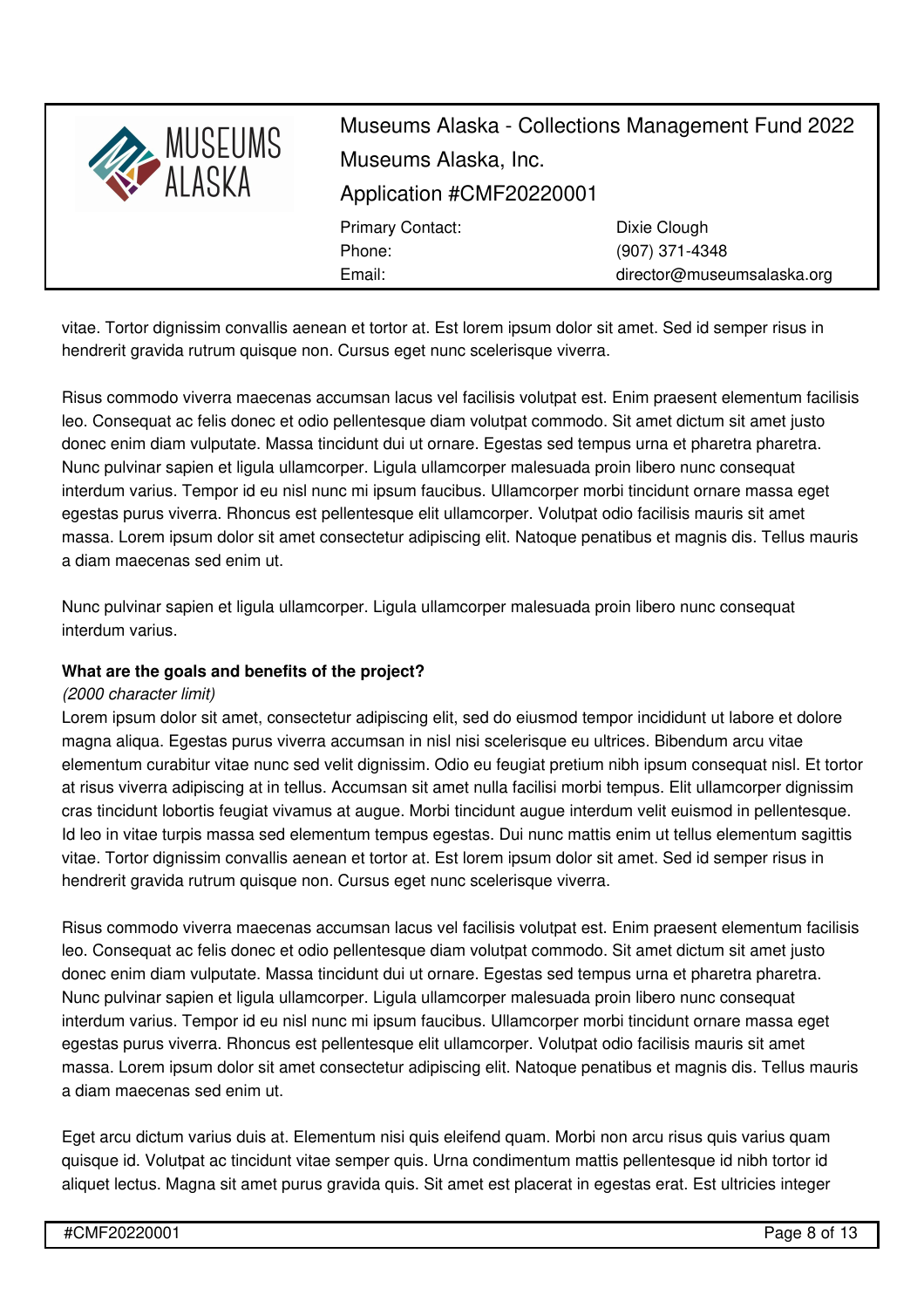

quis auctor elit sed vulputate mi.

### **How will you evaluate the project?**

### *(1500 character limit)*

Lorem ipsum dolor sit amet, consectetur adipiscing elit, sed do eiusmod tempor incididunt ut labore et dolore magna aliqua. Egestas purus viverra accumsan in nisl nisi scelerisque eu ultrices. Bibendum arcu vitae elementum curabitur vitae nunc sed velit dignissim. Odio eu feugiat pretium nibh ipsum consequat nisl. Et tortor at risus viverra adipiscing at in tellus. Accumsan sit amet nulla facilisi morbi tempus. Elit ullamcorper dignissim cras tincidunt lobortis feugiat vivamus at augue. Morbi tincidunt augue interdum velit euismod in pellentesque. Id leo in vitae turpis massa sed elementum tempus egestas. Dui nunc mattis enim ut tellus elementum sagittis vitae. Tortor dignissim convallis aenean et tortor at. Est lorem ipsum dolor sit amet. Sed id semper risus in hendrerit gravida rutrum quisque non. Cursus eget nunc scelerisque viverra.

Risus commodo viverra maecenas accumsan lacus vel facilisis volutpat est. Enim praesent elementum facilisis leo. Consequat ac felis donec et odio pellentesque diam volutpat commodo. Sit amet dictum sit amet justo donec enim diam vulputate. Massa tincidunt dui ut ornare. Egestas sed tempus urna et pharetra pharetra. Nunc pulvinar sapien et ligula ullamcorper. Ligula ullamcorper malesuada proin libero nunc consequat interdum varius. Tempor id eu nisl nunc mi ipsum faucibus. Ullamcorper morbi tincidunt ornare massa eget egestas purus viverra. Rhoncus est pellentesque elit ullamcorper. Volutpat odio facilisis mauris sit amet massa.

### **If this is an emergency situation, please explain why.**

### *(1500 character limit)*

Lorem ipsum dolor sit amet, consectetur adipiscing elit, sed do eiusmod tempor incididunt ut labore et dolore magna aliqua. Egestas purus viverra accumsan in nisl nisi scelerisque eu ultrices. Bibendum arcu vitae elementum curabitur vitae nunc sed velit dignissim. Odio eu feugiat pretium nibh ipsum consequat nisl. Et tortor at risus viverra adipiscing at in tellus. Accumsan sit amet nulla facilisi morbi tempus. Elit ullamcorper dignissim cras tincidunt lobortis feugiat vivamus at augue. Morbi tincidunt augue interdum velit euismod in pellentesque. Id leo in vitae turpis massa sed elementum tempus egestas. Dui nunc mattis enim ut tellus elementum sagittis vitae. Tortor dignissim convallis aenean et tortor at. Est lorem ipsum dolor sit amet. Sed id semper risus in hendrerit gravida rutrum quisque non. Cursus eget nunc scelerisque viverra.

Risus commodo viverra maecenas accumsan lacus vel facilisis volutpat est. Enim praesent elementum facilisis leo. Consequat ac felis donec et odio pellentesque diam volutpat commodo. Sit amet dictum sit amet justo donec enim diam vulputate. Massa tincidunt dui ut ornare. Egestas sed tempus urna et pharetra pharetra. Nunc pulvinar sapien et ligula ullamcorper. Ligula ullamcorper malesuada proin libero nunc consequat interdum varius. Tempor id eu nisl nunc mi ipsum faucibus. Ullamcorper morbi tincidunt ornare massa eget egestas purus viverra. Rhoncus est pellentesque elit ullamcorper. Volutpat odio facilisis mauris sit amet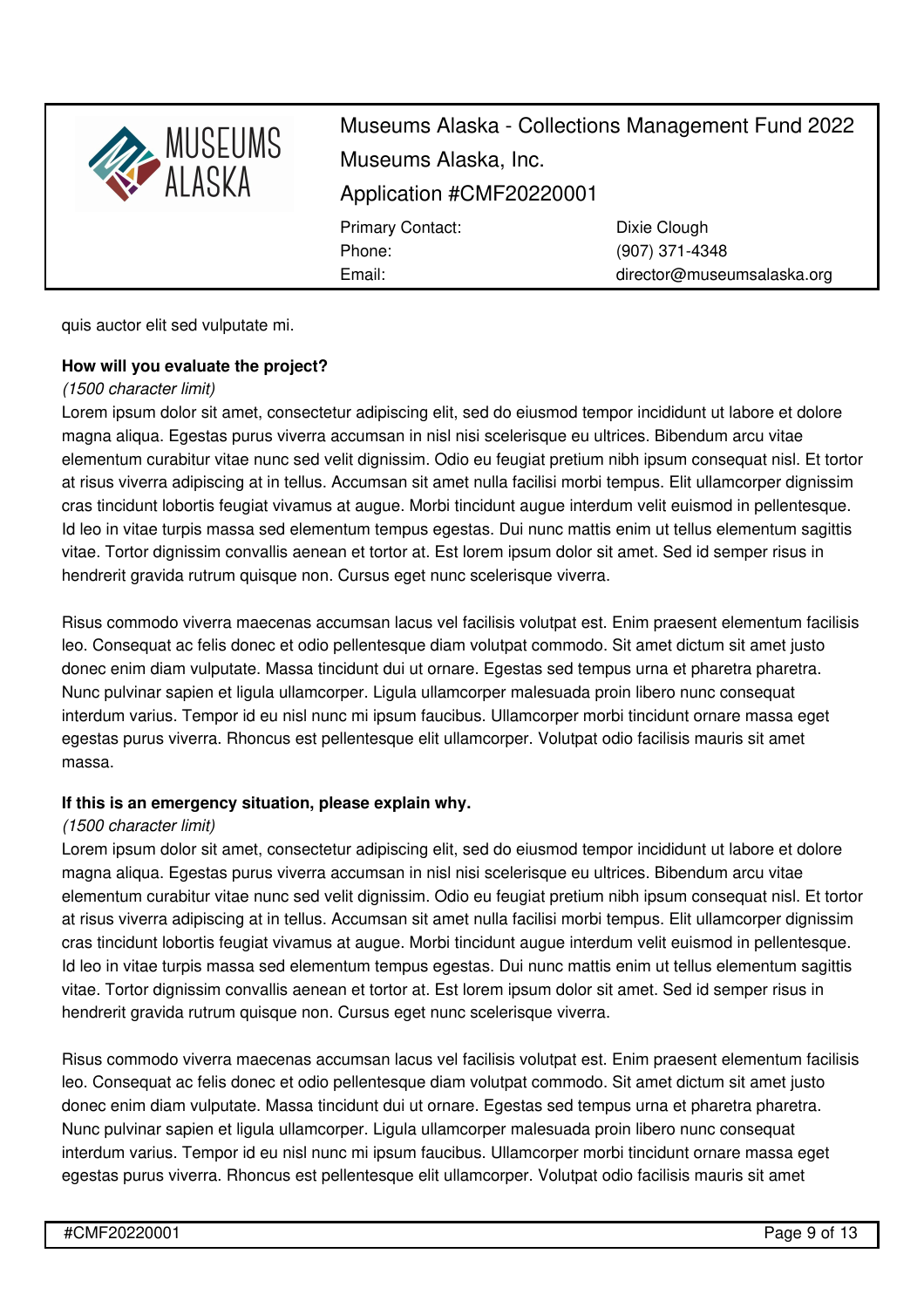

director@museumsalaska.org

massa.

## **Is there anything else the review committee needs to know about your application?**

Email:

### *(1500 character limit)*

Lorem ipsum dolor sit amet, consectetur adipiscing elit, sed do eiusmod tempor incididunt ut labore et dolore magna aliqua. Egestas purus viverra accumsan in nisl nisi scelerisque eu ultrices. Bibendum arcu vitae elementum curabitur vitae nunc sed velit dignissim. Odio eu feugiat pretium nibh ipsum consequat nisl. Et tortor at risus viverra adipiscing at in tellus. Accumsan sit amet nulla facilisi morbi tempus. Elit ullamcorper dignissim cras tincidunt lobortis feugiat vivamus at augue. Morbi tincidunt augue interdum velit euismod in pellentesque. Id leo in vitae turpis massa sed elementum tempus egestas. Dui nunc mattis enim ut tellus elementum sagittis vitae. Tortor dignissim convallis aenean et tortor at. Est lorem ipsum dolor sit amet. Sed id semper risus in hendrerit gravida rutrum quisque non. Cursus eget nunc scelerisque viverra.

Risus commodo viverra maecenas accumsan lacus vel facilisis volutpat est. Enim praesent elementum facilisis leo. Consequat ac felis donec et odio pellentesque diam volutpat commodo. Sit amet dictum sit amet justo donec enim diam vulputate. Massa tincidunt dui ut ornare. Egestas sed tempus urna et pharetra pharetra. Nunc pulvinar sapien et ligula ullamcorper. Ligula ullamcorper malesuada proin libero nunc consequat interdum varius. Tempor id eu nisl nunc mi ipsum faucibus. Ullamcorper morbi tincidunt ornare massa eget egestas purus viverra. Rhoncus est pellentesque elit ullamcorper. Volutpat odio facilisis mauris sit amet massa.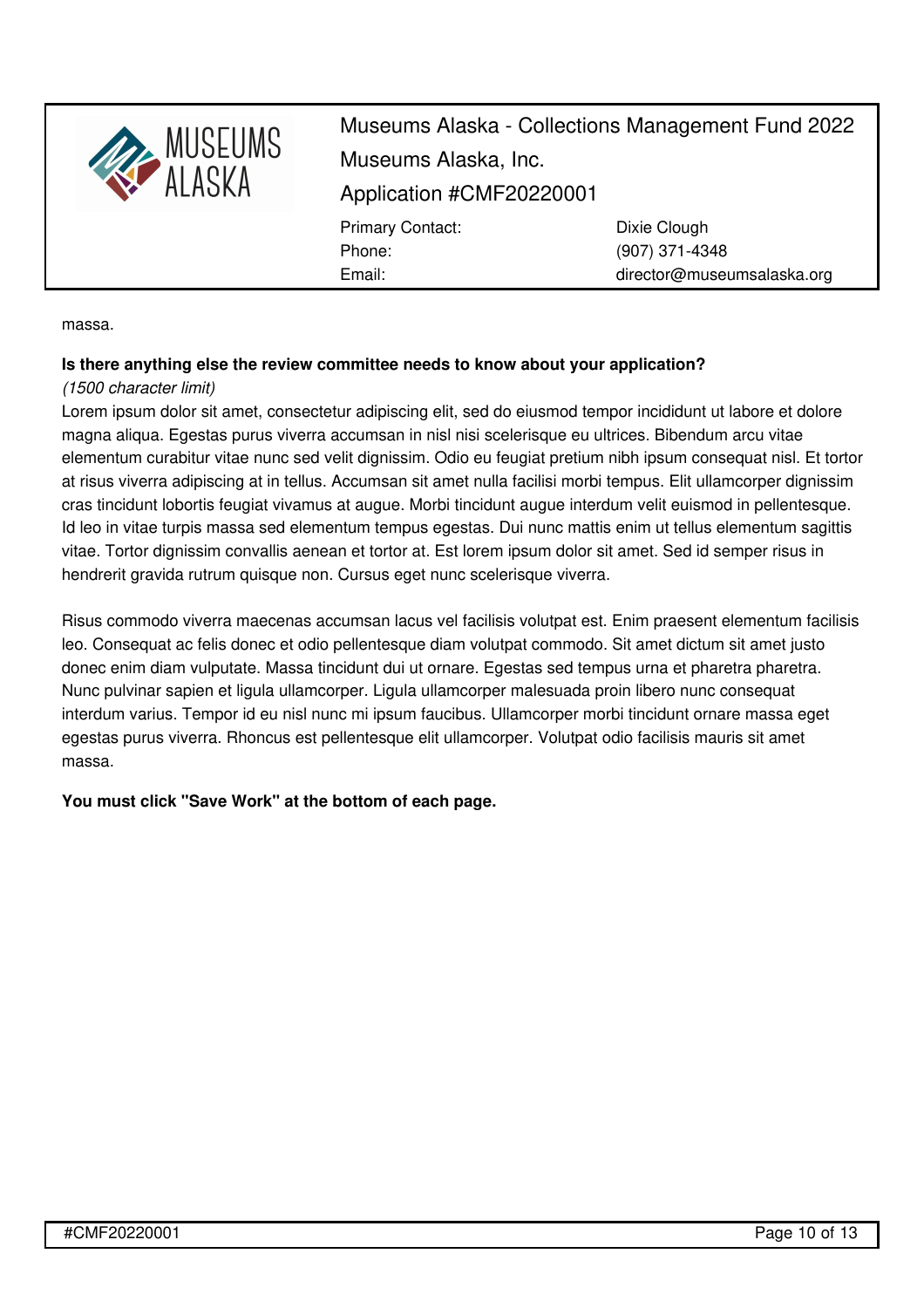

director@museumsalaska.org

# Project Budget

Project Budget & Narrative: Please attach a balanced budget for the project, including amount requested in this application. Please use our budget [template](https://museumsalaska.org/resources/Documents/2018%20CMF%20Budget%20Form.xlsx).

Email:

## **Project Budget**

*No File Uploaded*

**Please attach any documents you wish to share related to your budget: quotes from consultants, shipping quotes, cart/checkout screenshots, etc.**

*No File Uploaded*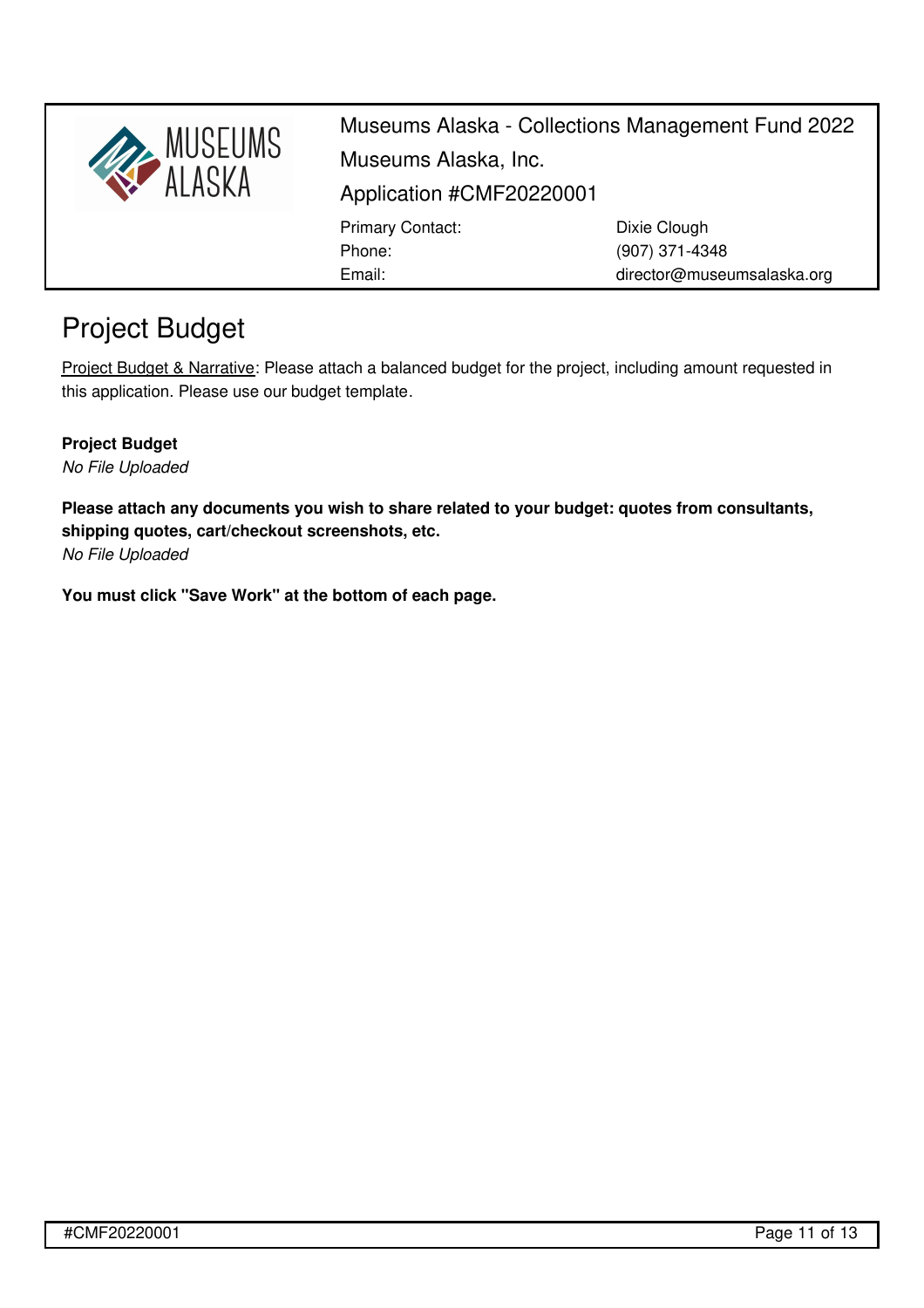

## Optional Attachments

Please attach supporting materials for this application. You are strongly encouraged to submit staff descriptions or resumes of all staff members/contractors involved in the project.

Other optional attachments may be recruitment announcements for short-term hires, or letters of commitment. If you are submitting an image, you must convert it to a PDF or paste it into a document (uploader only accepts.txt .pdf .doc and .xls file types). If you need to submit more than 6 attachments, please notify the program [administrator](mailto:director@museumsalaska.org).

**Optional Attachment** *No File Uploaded*

**Optional Attachment** *No File Uploaded*

**Optional Attachment** *No File Uploaded*

**Optional Attachment** *No File Uploaded*

**Optional Attachment** *No File Uploaded*

## **Optional Attachment**

*No File Uploaded*